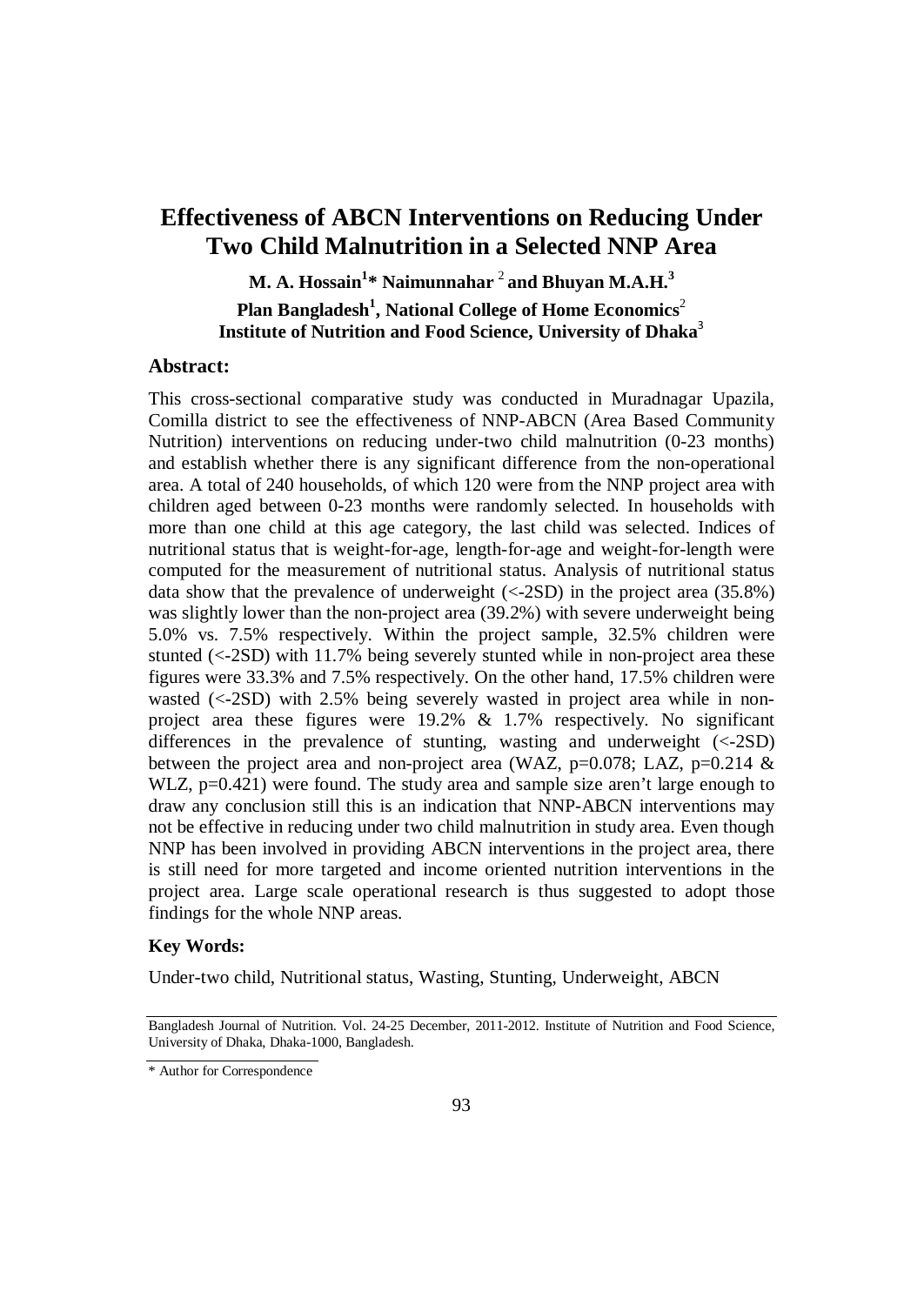#### **Introduction:**

Nutrition is the basis for a healthy life, a healthy family, a healthy community, and a healthy country. However, for 840 million people worldwide, adequate nutrition is an unattainable luxury. Malnutrition is a factor in over half of child deaths in the world and is a multifaceted issue spanning all aspects of life. South Asia alone is home to 50% of the malnourished children in the world. Even more startling is the fact that half of the malnourished children in the developing world are concentrated in only three countries: India, China, and Bangladesh<sup>1</sup>.

Child malnutrition is the most widely spread disorder in tropical and subtropical areas<sup>1</sup>. It is not a simple matter of whether one has satisfied one's appetite or not since a child who eats enough to satisfy immediate hunger can still be malnourished<sup>2</sup>. Malnutrition has been recognized as a consequence of poverty and is known to cause a great deal of both physical and emotional human suffering while it is viewed in the context of violation of child's human rights<sup>2, 3</sup>.

Causes of malnutrition are complex, multidimensional and interrelated - many of which are the results of problems at the community and household level. In children, malnutrition is most likely to strike those who lack nutritionally adequate diets, are not protected from frequent illnesses and do not receive adequate care<sup>2</sup>. A malnourished family often lacks knowledge of proper nutrition and food security in their household. They may also not have access to health services or live in a healthy environment. In Bangladesh, the lack of one or more of these aspects, as well as problems with coordinating government ministries, result in some of the highest rates of malnutrition in the world, as stated in the Program Implementation Plan for the National Nutrition Project<sup>4</sup>. It is through a combination of nutritional education, resources, and well-targeted care that a community is able to battle malnutrition.

The nutritional status of infants and children under two years of age is of particular concern since the early years of life are crucial for optimal growth and development<sup>5</sup>. Their nutritional well-being reflects household, community and national investments in family health thereby contributing both directly and indirectly to overall country development and in particular, development of human resource<sup>6</sup>. It is reliably estimated that, globally 226 million children below 5 years old are stunted, 67 million are wasted and 183 million weigh less than they should for their age<sup>2</sup>. In Bangladesh, about 43% of pre school age children are stunted and 17% severely stunted, 13% of them are wasted and 1% severely wasted and 48% of them are underweight, with 13% severely underweight<sup>7</sup>.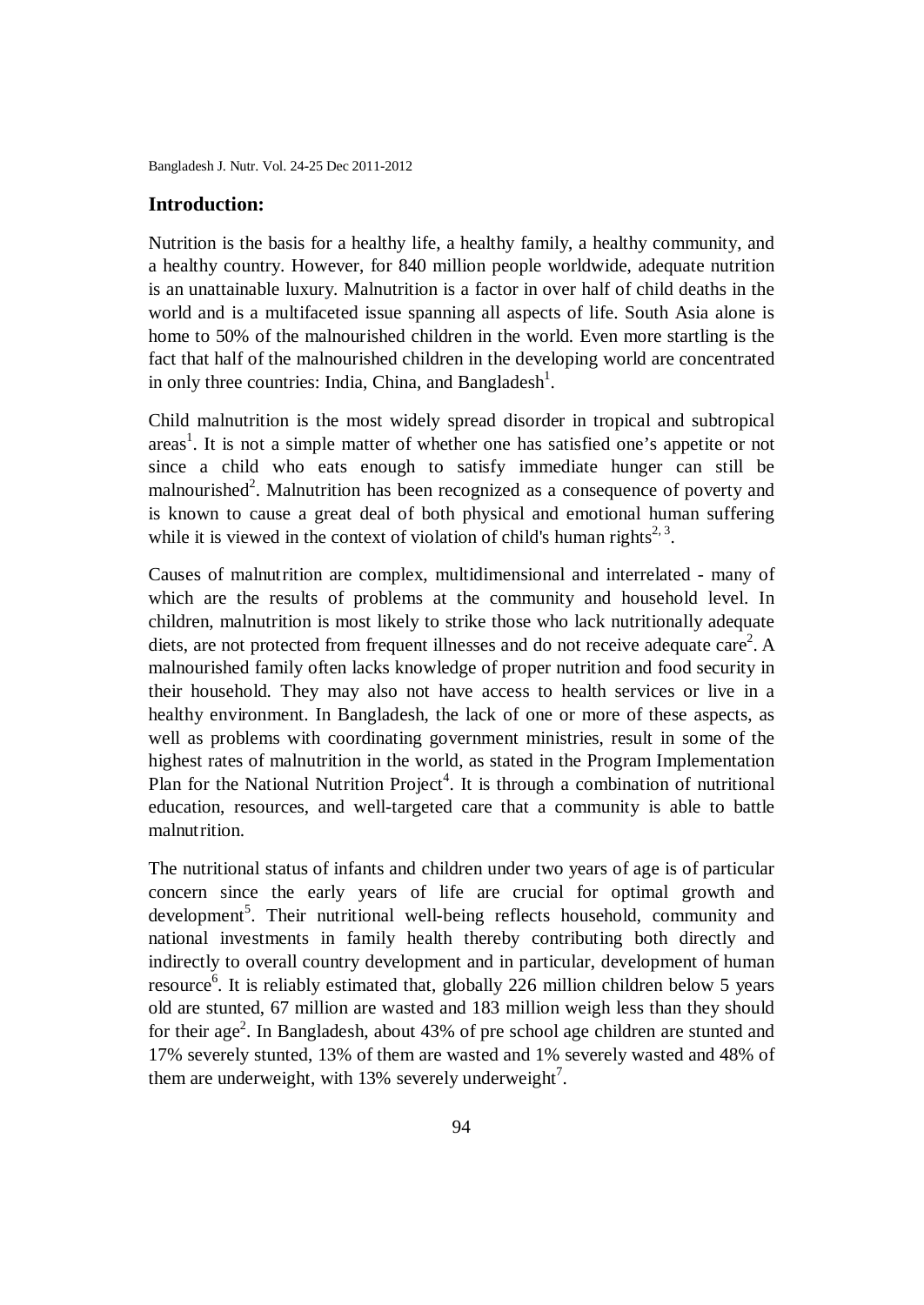Rates of child malnutrition rise very rapidly from 6 months of age and reach their peak among weaning age children (6 to 23 months of age) who are nutritionally most vulnerable. The NNP baseline survey 2004 estimated value of stunting is 36.1%, underweight 40.6% and wasting 13.5%. According to child and maternal nutrition survey of Bangladesh 2005, the prevalence of stunting of under two children is 34.5%, underweight  $35.9\%$  and wasted  $19.8\%$ <sup>8</sup>.

Through a successful nutrition program, this high rate of child malnutrition can be lowered in Bangladesh. As the Food and Agriculture Organization of the United Nations (FAO) says, through improving the nutrition of the nation, lives can be saved and people are given the opportunity for physical and mental development<sup>9</sup>. In the past sixteen years, UNICEF has revolutionized nutrition programs worldwide through their emphasis on community-based nutrition programs which target the specific causes of malnutrition at the household  $level<sup>10</sup>$ .

Various community-based nutrition programs have been conducted since the last fifteen years both in small scale and large scale but the questions have been arouse repeatedly regarding their effectiveness. Community-based activities aimed at changing care practices and improving the nutritional status of children requires substantial resources in form of time and funds. Since this involves partnerships: communities, government, non-governmental organizations and other stakeholders have been involved in intervention projects within the rural and urban poor areas of this country to maximize the quality of human life<sup>6</sup>.

National Nutrition Program (NNP) is one of the governmental organizations that are involved in various activities aimed at implementing the Programs related to Health & Nutrition issues as nutrition sub sector in Health, Nutrition and Population Sector Program (HNPSP) under the Ministry of Health and Family Welfare since July 2004. The overall objective of NNP is to achieve a sustainable improvement in birth weight and nutritional status of vulnerable groups (women & children) through adoption of behavioral changes and proper utilization of health care system by individuals and households involving local communities<sup>4</sup>.

BINP, the predecessor of NNP, is considered a successful program as a whole with little controversies regarding the strength of impact study design, no impact studies had been done regarding the effectiveness of ABCN interventions of NNP phase -1 on the under two target groups except one mid-term evaluation study. Out of this concern, a nutritional assessment to determine the nutritional status of children 0- 23 months in the NNP project area of Comilla district was conducted and compared with the non-project area to establish whether there is any significant difference in the nutritional status of children in the two groups.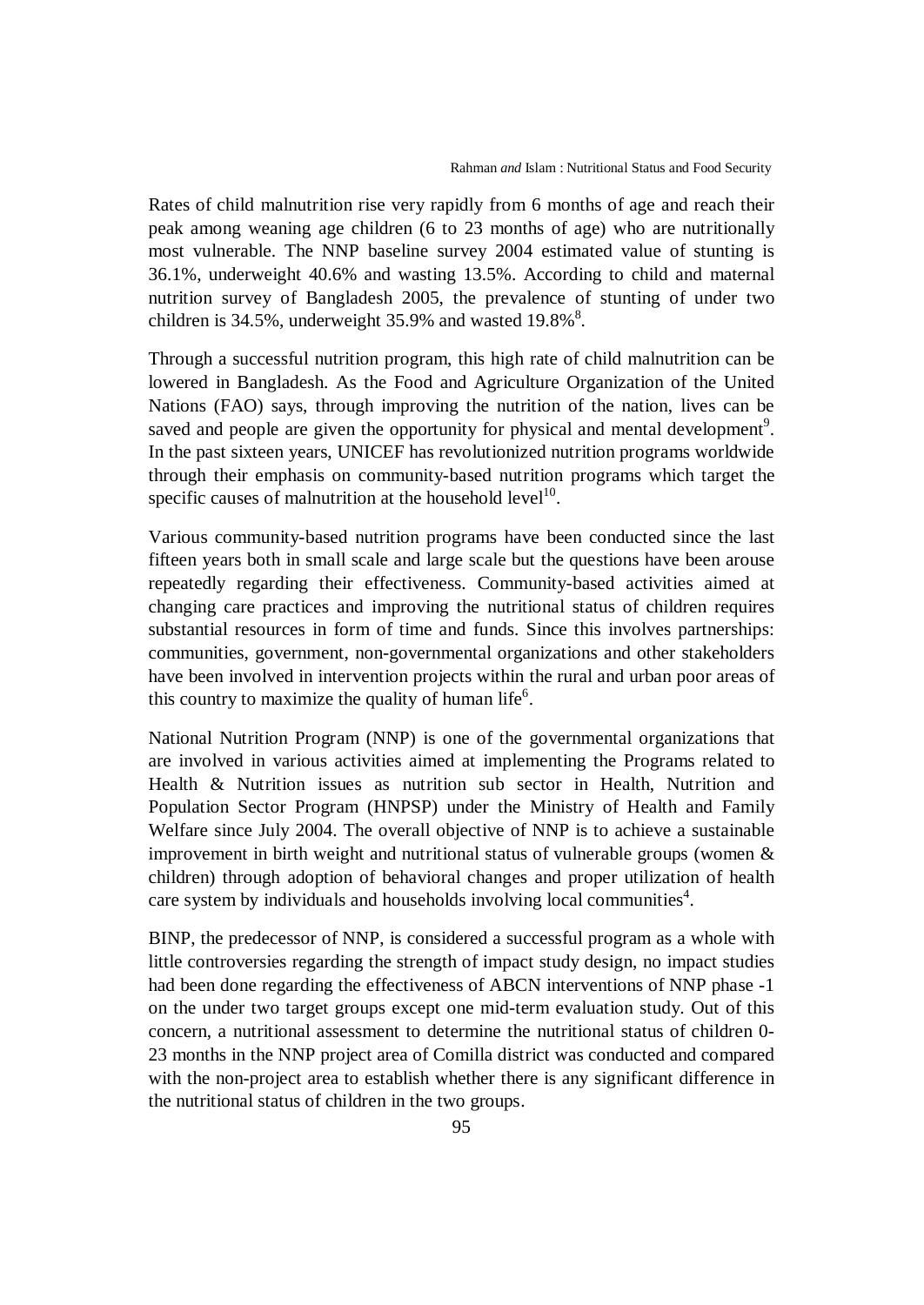#### **Materials and Methods:**

#### **Study Area:**

A comparative cross-sectional study was carried out between June and July 2008 in Comilla district. The district has thirteen Upazilas. NNP has activites in three Upazilas namely: Muradnagar, Chandina and Laksham. Households within the Muradnagar Upazila, a NNP project area and with children aged between 0-23 months were compared with those outside the project area but within the same district. Six CNCs from six villages of three unions of Muradnagar Upazila and two control villages of Homna Upazila were compared for the study purpose. The project area was selected purposively with a non randomized control group.

#### **Sampling Technique:**

According to the Child and Maternal Nutrition Survey (CMNS) 2005 by HKI, the prevalence of under 2 chronic malnutrition (underweight) is  $9.2\%^{(10)}$ ; This assumption and a confidence interval (CI) of 95% were taken into account for sample size determination. Using the statistical formula for comparative studies, a sample size of 240 households was used.

The study design is a multistage sampling design with stages of selection at the following levels: Upazila, union, village and CNC. The Muradnagar Upazila of Comilla district was selected purposively. Three of the twenty one unions of Muradnagar were randomly selected using simple random selection. One village (total 6 villages) from three unions was selected randomly using simple random selection. Then one CNC from each of these villages was selected randomly. Finally total samples were distributed equally among the CNCs and the sapling units were drawn from these CNCs using systematic random sampling technique. For the control sample, 50% of the total samples was selected and surveyed from the same category and having the same socio-economic & cultural characteristics as the project households have. Then a union from that Upazila and two villages from that union were selected randomly.

#### **Data Collection:**

A structured questionnaire was used in the study to collect information on Socio economic condition of the households and on ABCN services provided by NNP. A form in the structured questionnaire was used to record information on anthropometric measurements (weight and length).Their corresponding deviation scores (Z-scores) were calculated with reference to the National Centre for Health Statistics (NCHS) population, using the cut-off points recommended by the World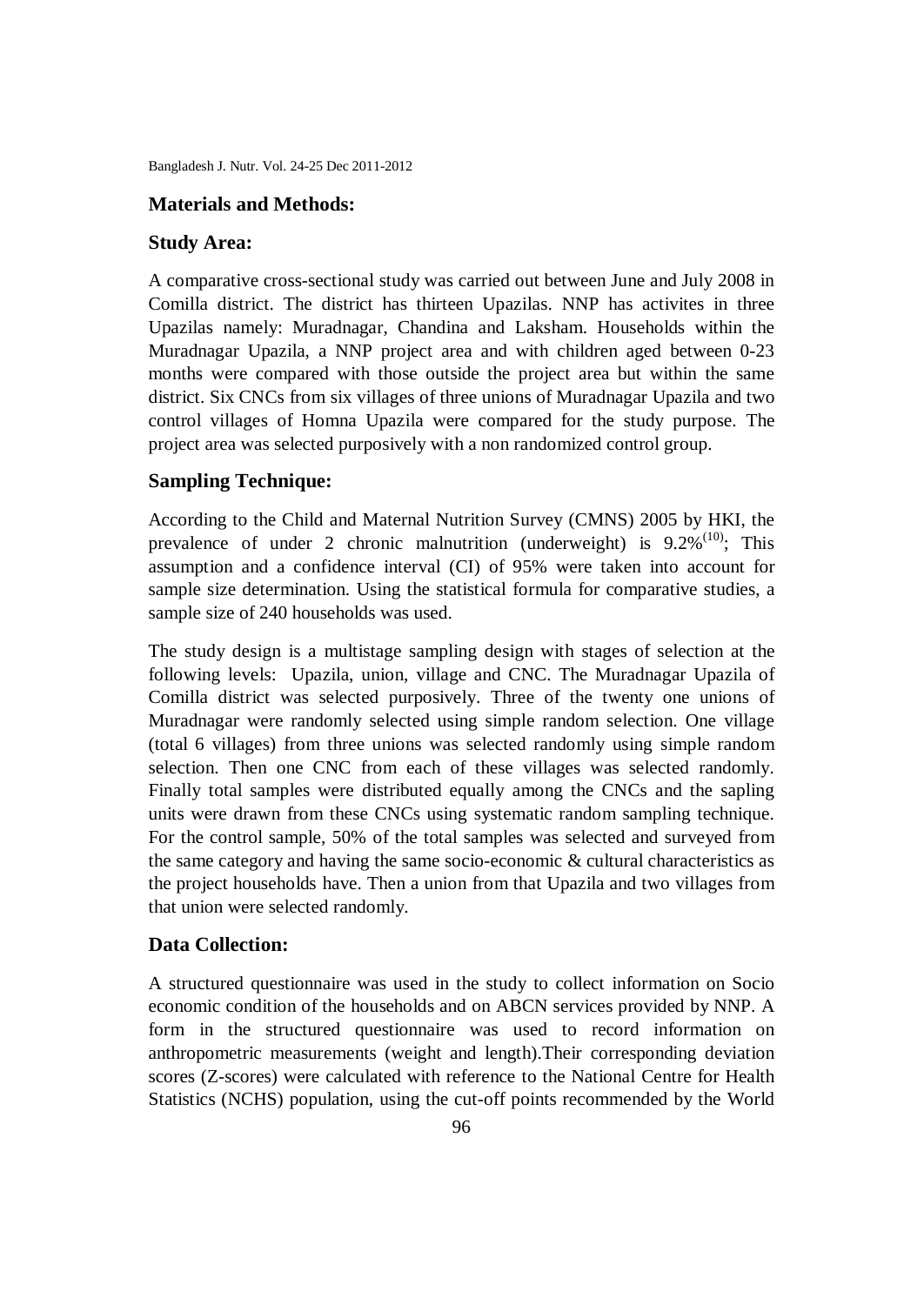Health Organization. The weight was recorded to the nearest 0.5 kg. An wooden measuring board was used to take the children's supine length.

#### **Data analysis:**

Anthropometric data analysis was carried out by using anthro (NCHS/WHO) program to convert raw anthropometric data (weight and length) into nutritional indicators (Weight-for-Age {WAZ}, Length-for-Age {LAZ}, and Weight-for-Length {WLZ}) and compare them with the National Centre for Health Statistics (NCHS) reference figures. The data were analyzed by using SPSS PC version 10 to observe means, distributions and tests of significance.

Project households interviewed were compared with the control households for all observed characteristics and outcomes. Group means were tested by using independent sample t-test  $(p<0.05)$ , and the prevalence of different indicators between two groups was tested using Pearson Chi-square  $(p<0.05)$ . The results were presented mostly in tabular form and using graphical illustrations in some cases.

#### **Results:**

#### **Socioeconomic Data of Households**

Table 1 shows the average composition of respondents by selected background characteristics. Tests of statistical significance showed that the two groups were similar in the socio-economic characteristics. The observed household size ranged from 3-22 persons.

The education levels of the respondents were essentially the same in both the project and non project areas. Nearly one third (30.8 percent) of the respondents in the project area had no education compared with 35.0 percent in control area. In contrast, 32.6 percent of the respondents in project area reported having under secondary education, while this proportion was higher in control area (45.0 percent). On the other hand, 36.6 percent of the respondents reported having had a secondary education or above, while this figure was 20.0 percent in control area. It is thus evident that, in terms of women's education, project area was highest and control area was lowest but the difference was not significant (p>0.05). Casual labor was found to be the major source of income for slightly more than half of the households in both the project area (55%) and non-project area (58.8%). A significance difference (p=0.037} was observed between project and control households by cultivable land ownership status (p>0.05).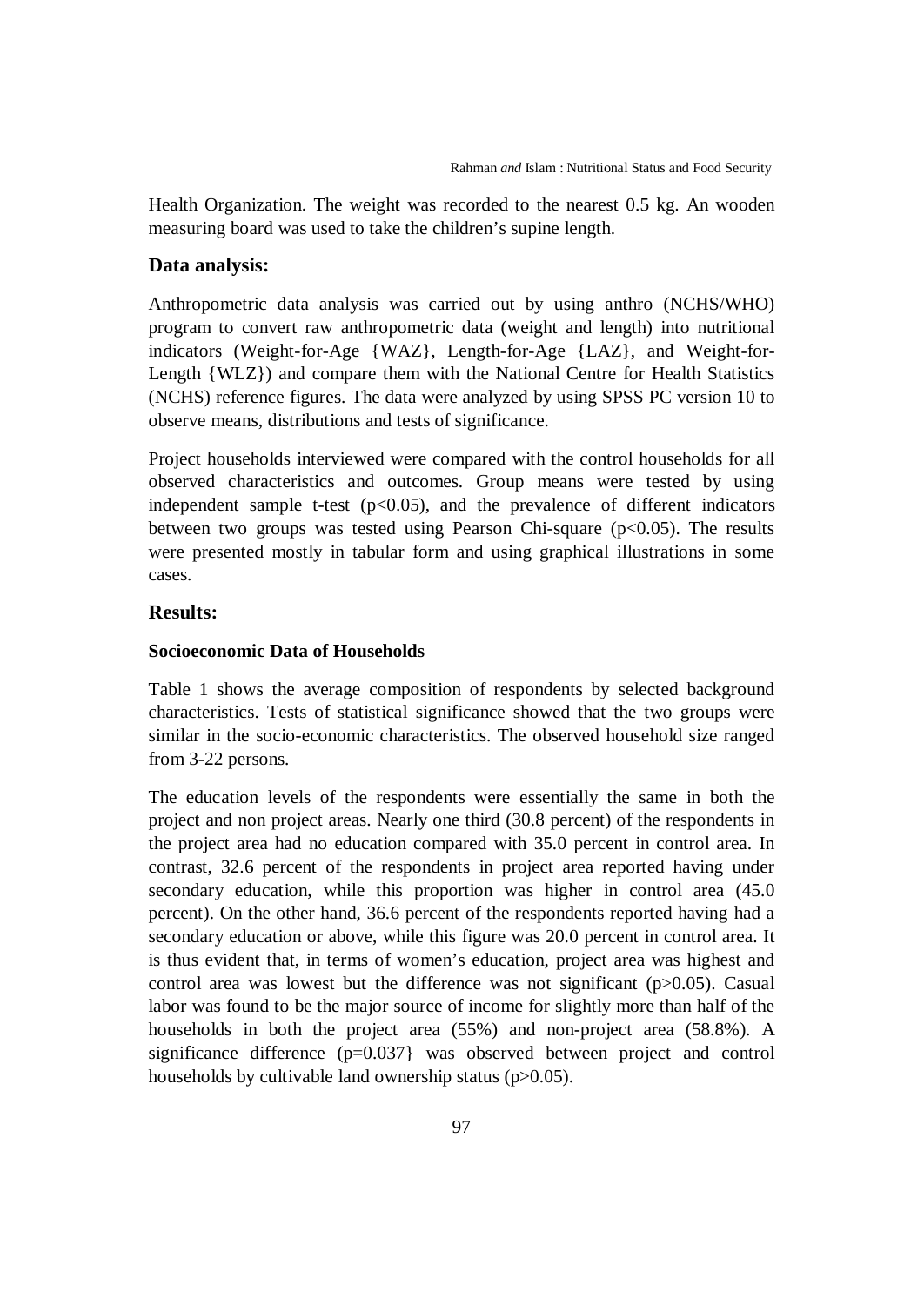#### **Assessment of malnutrition:**

Proportion of under two children found to be underweight for their height, or wasted in the study are shown in Table 2 and Chart 1. In the project sample, 17.5 percent of all under two children were underweight for their height, or wasted (<- 2SD) with 2.5 percent being severely wasted while in control area these figures were 19.2 & 1.7 percent respectively. Within the project sample, 32.5 percent of the children were short for their age, or stunted (<-2SD) with 11.7 percent being severely stunted while in control area these figures were 33.3 with 7.5 percent. Within the project sample, 35.8 percent of the children were underweight for their age (<-2SD) with 13.3 percent being severely underweight while in control area these figures were 39.2 with 11.7 percent. Using Pearson Chi-square test, the project and control households differ insignificantly in respect of weight for age ( $\lambda^2$ =5.112, p=0.078), length for age ( $\lambda^2$ =3.087, p=0.214) and weight for length indicator ( $\lambda^2$ =1.731, p=0.421).

## **Exclusive Breastfeeding and Complementary Feeding:**

Children should be exclusively breastfed until the age of six months. In this study, a child of age 0-23 months of age who was breastfed or still being breastfed for five or six months of age was considered to be exclusively breastfed and beginning of sixth month or seventh month was considered the ideal time for introduction of complementary foods.

Proportion of children who were still exclusively breastfed before six month of age in project area was 23.3 percent and in control area 12.5 percent and the proportion who were breastfed continually upto two years was 73.3 percent in project area and 72.5 percent in control area. About 96.0 percent of the women fed colostrum to their last child in project area and it was 86.7 percent in control area. Among the mothers of children aged over six months, practice of exclusive breastfeeding for 5- 6 months and introduction of complementary feeding at 6-7 months was 37.5 percent in project area and 32.5 percent in control area.(Table 3). Pearson Chisquare test shows that the respondents between project and control households differed significantly ( $\lambda^2$ =10.121, p=0.018).

In contrast proportion of mothers of children 0-23 months who had knowledge regarding exclusive breastfeeding for 5-6 months period and introduction of complementary feeding at 6-7 months was 81.7 percent in project area and 63.3 percent in control area. Using Pearson Chi-square test, the project and control households differ significantly ( $\lambda^2$ =25.514, p=0.000) by knowledge about duration of exclusive breastfeeding and introduction of complementary feeding to their last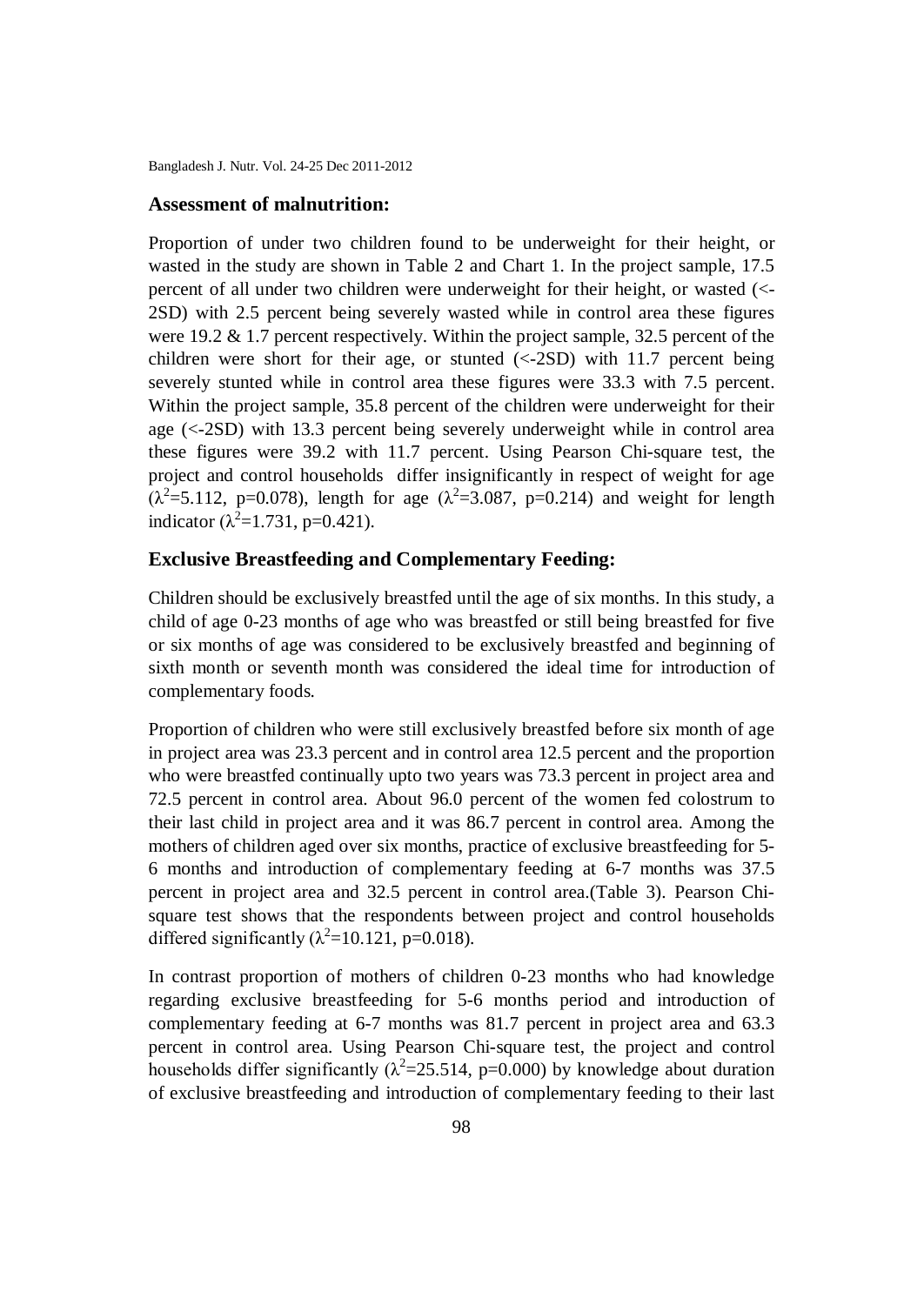child. It clearly indicates a large hiatus between practice and knowledge both in project and control area and between project and control area. On the other hand almost all of the mothers (95.8% in project & 86.7% in control) fed colostrum to their children knowing the importance of feeding colostrum (97.5% in project & 94.2% in control). A significant proportion of the respondents held belief in feeding continually to the male child for two and half years and female child for two years. Considering their belief, 65.8 percent of the project mothers said that children should continually breast fed for minimum two years while in control area it was 37.5 percent (Table 4).

### **Children's Dietary Diversity:**

The extent of children's dietary diversity found in a household was assessed by asking the respondents about the food groups the child had consumed the day before the study. Table 5 shows the percentages of children found to be consuming a specific food group. Cereals & roots/tubers were the most common food group consumed by children in the project and control household. The next most commonly food groups were milk/milk products (35.8 vs. 60.0 percent), followed by pulses/legumes/nuts (38.3 vs. 40.0 percent), fruits or vegetables (22.5 vs. 20.0 percent) and meat/poultry/fish (22.5 vs. 17.5 percent). There were marked variations in the consumption of vitamin A rich plant foods (28.3 vs. 7.5 percent), eggs (47.5 vs. 12.5 percent) and foods cooked in oils or fats (46.7 vs. 32.3 percent) between project and control subjects respectively.

## **Discussion and Conclusion:**

In respect of breast feeding and complementary feeding practices, mothers in project households fed more exclusively for 5-6 months and initiated complementary feeding to their last child at right time of  $6 - 7$  months of age (48.9% vs. 37.1% in control) which differ less significantly ( $p<0.05$ ). In contrast proportion of knowledge regarding exclusive breastfeeding and introduction of complementary feeding at right time was found 81.7 percent in project area and 63.3 percent in control area which differ significantly  $(p<0.01)$ . It clearly indicates a large hiatus between practice and knowledge both in project and control area and between project and control area. In different studies exclusive breastfeeding was found 49.3% at 4 months by Huq et al, 69% at 6 months by Islam, 55% at 6 months by Nasirullah, 12.2% at 4 months by Talukder. But in this study, beyond the statistical findings, it was observed that most of the respondents had no clear idea about what is actually called exclusive breastfeeding and complementary feeding. They often fluttered about it which was reflected in their practices and knowledge.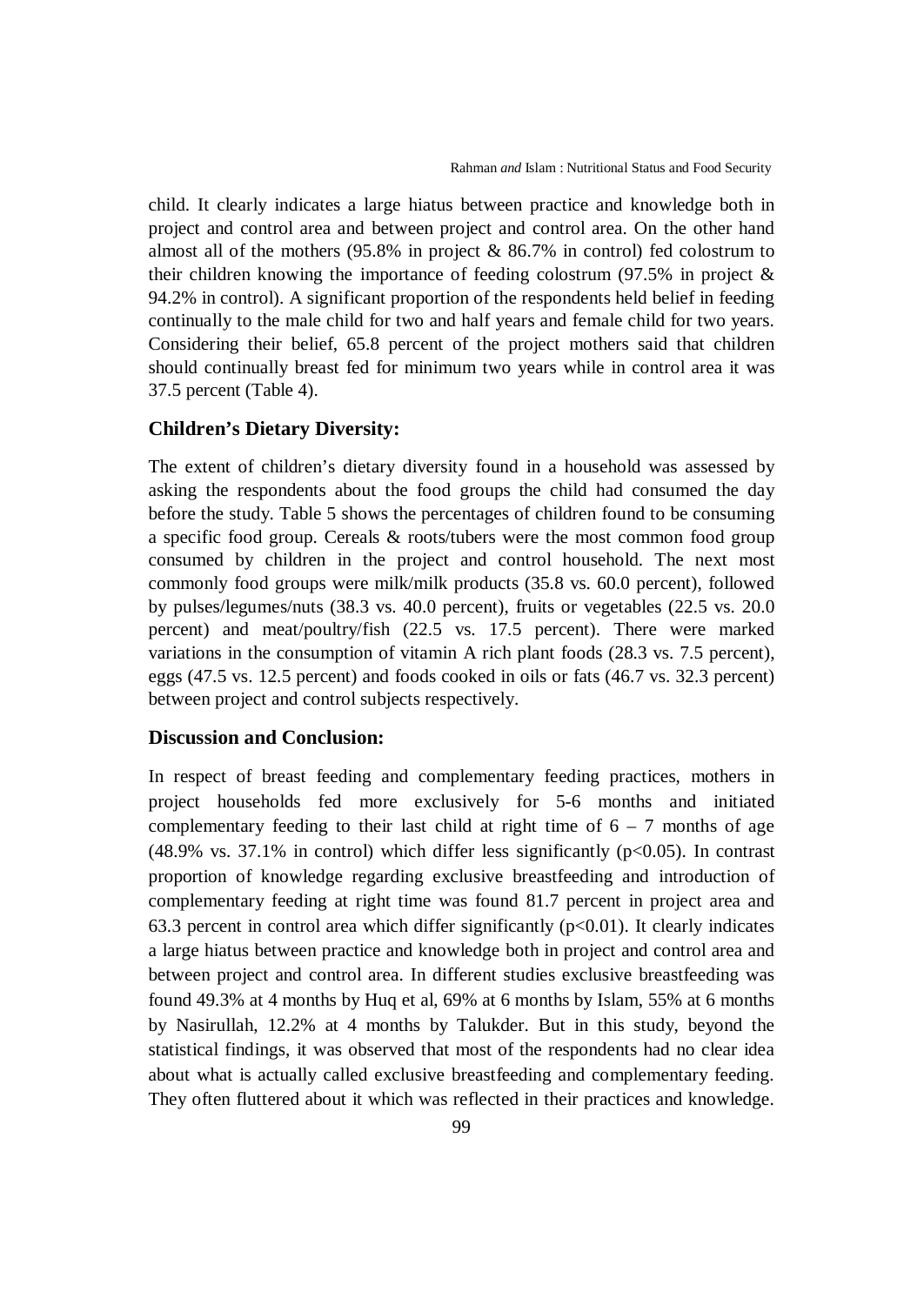Through nutrition education the attitude can be reversed, Pediatricians, Obstetricians, nutritionists and other health personnel should play the pioneer role while motivating mothers to practice exclusive breastfeeding and complementary feeding.

It was also observed that majority of the children's diet was not diversified both in project and control areas (64% vs. 74% respectively). These mean households did not learn how to use the foods they were secured with in the first place. The percentage of households consuming vitamin A richer foods, eggs from poultry and foods cooked in some extra oil were differed to some extent but not in a significant fashion. So strengthening the nutrition gardening component of NNP may be the solution that will enable households to consume more micronutrient rich foods, to diversify their children's diet and thereby to increase the quality of diet. Attention should be given to the hygienic aspects of food and also to food handler and consumer of foods to ensure proper utilization of foods consumed.

The prevalence of stunting, wasting and underweight in project and control area was not differed significantly (p>0.05). In project area, 32.5 percent of the children were short for their age, or stunted  $\langle \langle -2SD \rangle$  with 11.7 percent being severely stunted in contrast to 33.3 with 7.5 percent in control area respectively while 17.5 percent of all under two children were underweight for their height, or wasted (<- 2SD) with 2.5 percent being severely wasted in project area in contrast to 19.2 & 1.7 percent respectively in control area. In project area 35.8 percent of the children were underweight for their age (<-2SD) with 13.3 percent being severely underweight while in control area these figures were 39.2 with 11.7 percent respectively. So questions arise regarding the effectiveness of ABCN interventions on reducing under two child malnutrition. Further investigation needs to find out the factors responsible for the parallel trends of the indicators measured both in project and non-project areas.

Innovative approaches should be developed instead of traditional system so that the households can adopt it easily and effectively and change their behaviour thus increasing the sustainability of the interventions provided and improve the program effectiveness that will leave a more sustainable impact on reducing under two child malnutrition. Nonetheless, this is a small scale study enough to draw any strong conclusion regarding the whole NNP. Still it can be said from the study findings that if some income-generating activities are implemented alongside nutrition gardening, the key problem above mentioned can be remedied. Large scale operational research is thus suggested to adopt those findings for the whole NNP areas.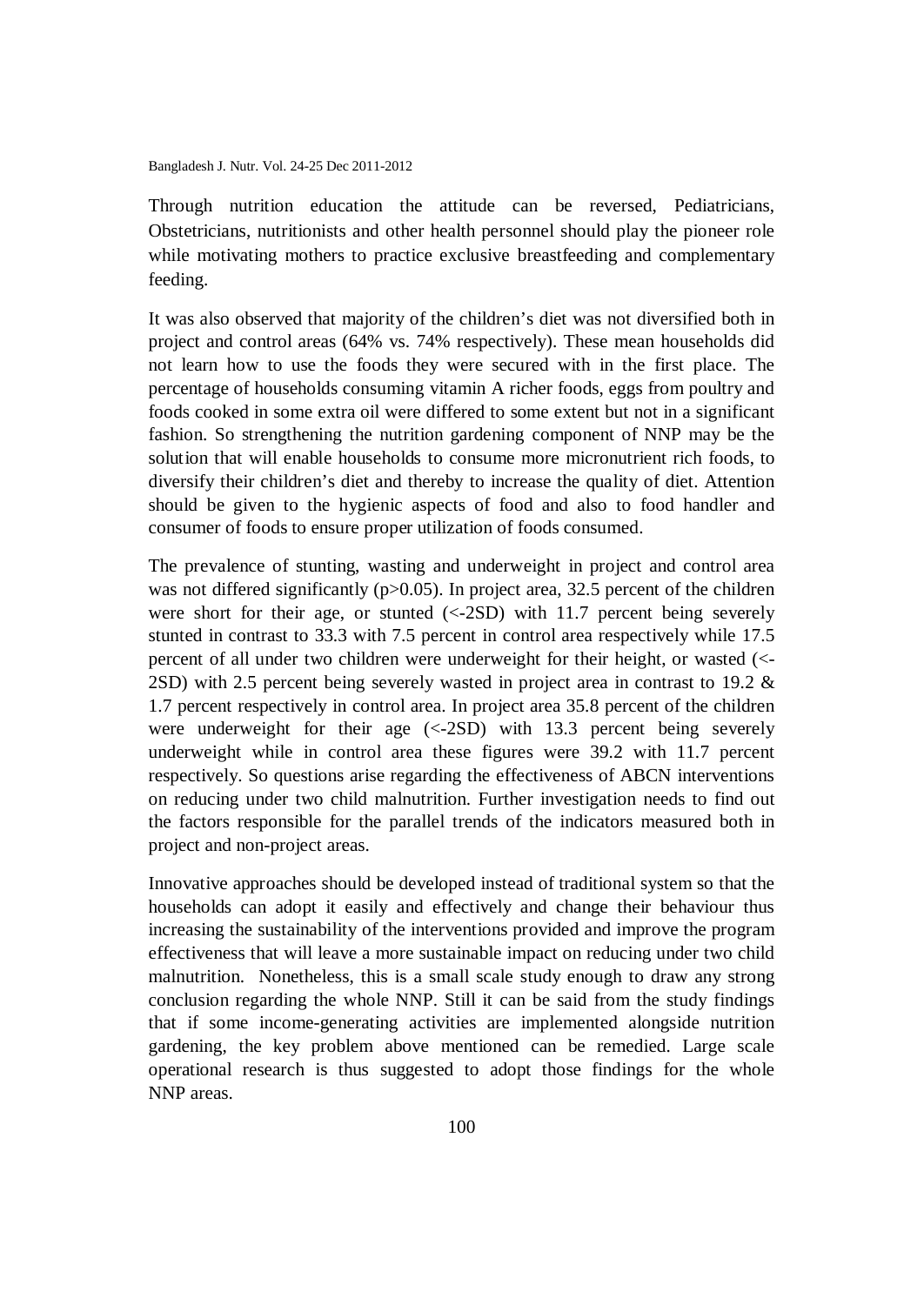**Tables and Chart:**

|                                      | Table 1: Distribution of households by selected socio-economic characteristics |
|--------------------------------------|--------------------------------------------------------------------------------|
| in the project and non-project area. |                                                                                |

| <b>Characteristics</b>      | Project area<br>$N = 120$ | Non-project<br>area | <b>Statistical</b><br><b>Significanc</b> |  |
|-----------------------------|---------------------------|---------------------|------------------------------------------|--|
|                             |                           | $N=120$             | e                                        |  |
| Household composition       |                           |                     |                                          |  |
| Mean mothers age            | $25.0 \pm 6.1$            | $24.7 \pm 6.0$      | $NS**$                                   |  |
| Mean children's age         | $11.2 \pm 6.6$            | $11.5 \pm 6.7$      | $NS**$                                   |  |
| Family size (average)       | $6.6 \pm 3.31$            | $6.8 \pm 3.33$      | $NS**$                                   |  |
| Mother's educational status |                           |                     |                                          |  |
| No education                | 30.8(37)                  | 35.0(42)            | $NS*$                                    |  |
| Primary incomplete          | 10.1(12)                  | 22.5(27)            | $NS*$                                    |  |
| Primary complete            | 22.5(27)                  | 22.5(27)            | $NS*$                                    |  |
| Secondary and above         | 36.6(44)                  | 20.0 (24)           | $NS*$                                    |  |
| Economic status             |                           |                     |                                          |  |
| Average income (Tk.)        | 8500.00±4801.2            | 7133.33±3032.5      | $NS**$                                   |  |
|                             | 6                         | 5                   |                                          |  |
| Average expenditure (Tk.)   | 7300.00±3239.9            | 7133.33±3032.5      | $NS**$                                   |  |
|                             | 8                         | 5                   |                                          |  |
| Average expenditure on food | 5002.50±1940.3            | 4962.50±1896.6      | $NS**$                                   |  |
| (Tk.)                       |                           | 6                   |                                          |  |
| Average cultivable land     | $91.1 \pm 78.7$           | $117.3 \pm 83.1$    | $(P<0.05)$ **                            |  |
| Ownership (dcl.)            |                           |                     |                                          |  |

*Notes: In brackets- frequency; NS - not significant at p value<0.05 \*Chi-square test \*\*t-test*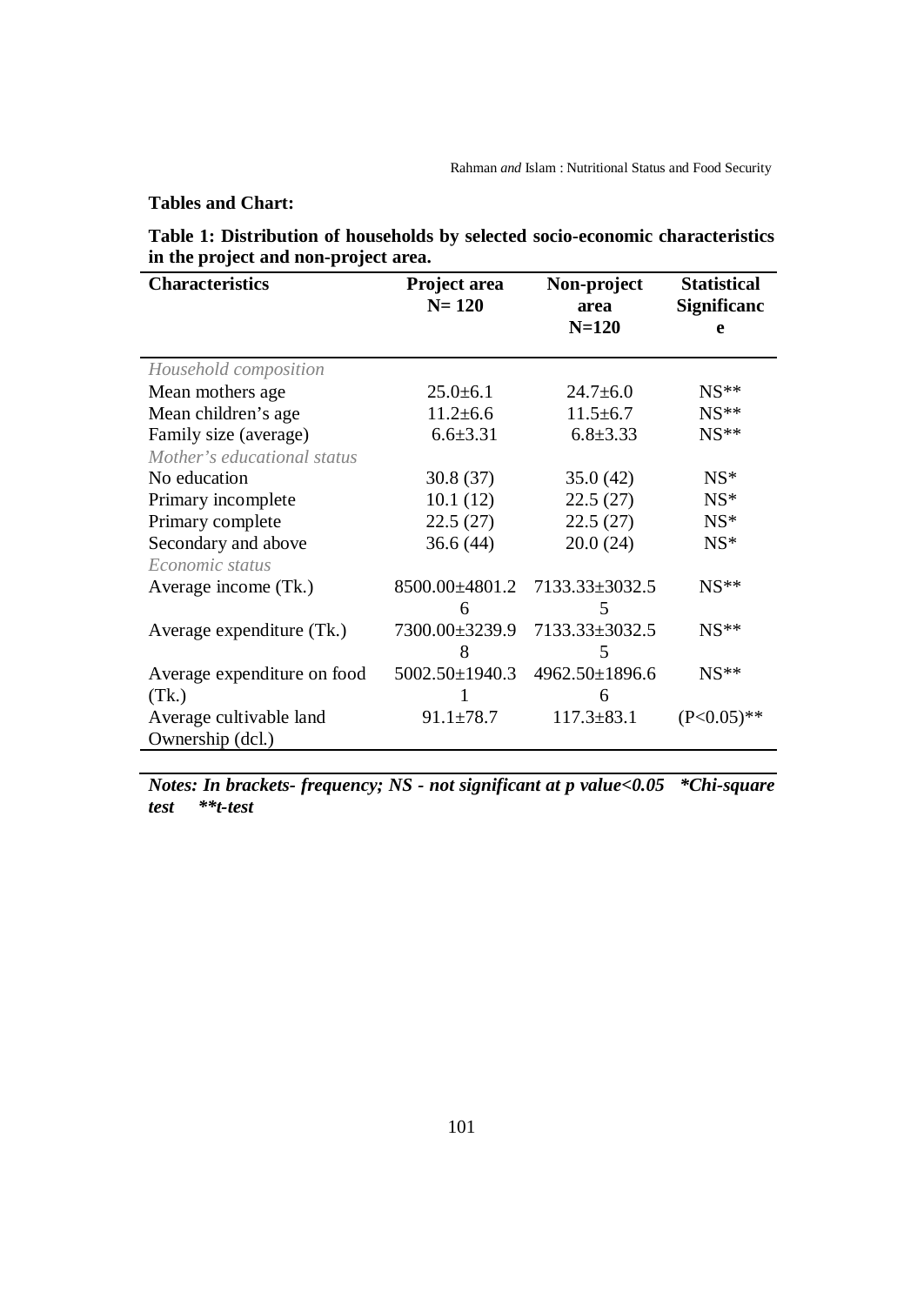Bangladesh J. Nutr. Vol. 24-25 Dec 2011-2012

|  | Table 2: Distribution of children 0-23 month's age, percentage classified as |
|--|------------------------------------------------------------------------------|
|  | malnourished according to three indices of anthropometric status             |
|  | by area.                                                                     |

|                           | Length-for-age<br>(Stunting) |              |  | Weight-for-length<br>(Wasting) |        |  | Weight-for-age<br>(Underweight) |        |               | N      |              |     |
|---------------------------|------------------------------|--------------|--|--------------------------------|--------|--|---------------------------------|--------|---------------|--------|--------------|-----|
| $\frac{0}{0}$             |                              | $\%$         |  | $\frac{0}{0}$                  |        |  | $\%$                            |        | $\frac{0}{0}$ |        | $\%$         |     |
| <b>Below</b>              |                              | <b>Below</b> |  | <b>Below</b>                   |        |  | <b>Below</b>                    |        | <b>Below</b>  |        | <b>Below</b> |     |
| $-3SD$                    |                              | $-2SD$       |  | $-3SD$                         |        |  | $-2SD$                          | $-3SD$ |               | $-2SD$ |              |     |
| Project area/Control area |                              |              |  |                                |        |  |                                 |        |               |        |              |     |
| Project                   |                              | 11.7(14)     |  | 32.5<br>(39)                   | 2.5(3) |  | 15.0(21)                        |        | 5.0(6)        |        | 35.8(43)     | 120 |
| Control                   |                              | 7.5(9)       |  | 33.3<br>(40)                   | 1.7(2) |  | 17.5(23)                        |        | 7.5(9)        |        | 39.2 (47)    | 120 |

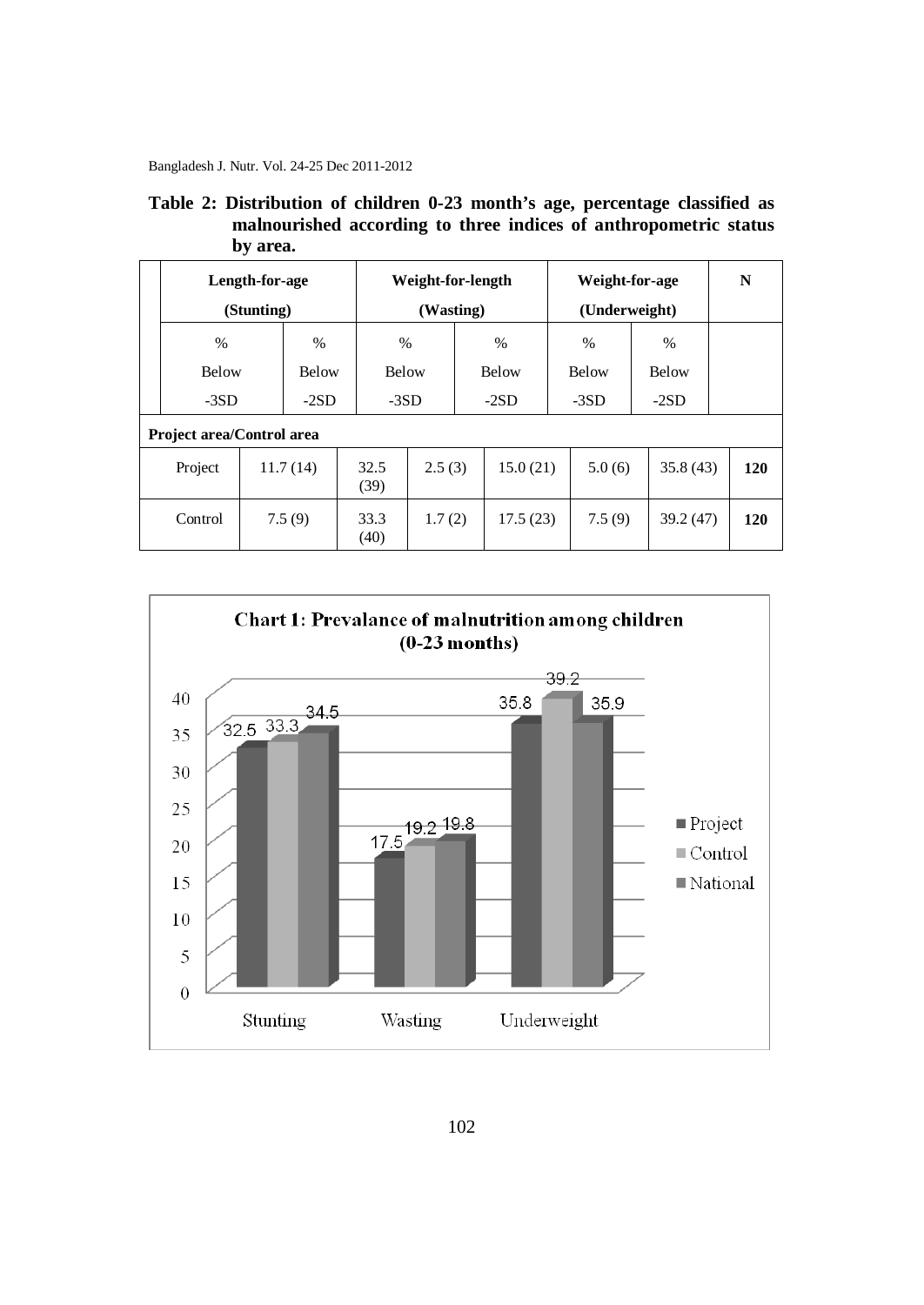| <b>Characteristics</b>                     | Project<br>area<br>$N = 120$ | Non-<br>project<br>area<br>$N=120$ | <b>Statistical</b><br><b>Significance</b> |
|--------------------------------------------|------------------------------|------------------------------------|-------------------------------------------|
| <b>Initiation of breastfeeding</b>         |                              |                                    | $(P>0.05)^*$                              |
| 24 hours after birth                       | 3.3(4)                       | 10.8(13)                           |                                           |
| Immediately after birth                    | 84.2(101)                    | 80.8(97)                           |                                           |
| Never breastfed                            | 4.2(5)                       | 6.7(8)                             |                                           |
| <b>Colostrum</b> feeding                   |                              |                                    | $(P>0.05)^*$                              |
| Yes                                        | 95.8(115)                    | 86.7(104)                          |                                           |
| N <sub>o</sub>                             | 4.2(5)                       | 13.3(16)                           |                                           |
| <b>Exclusive breastfeeding</b>             |                              |                                    | $(P<0.05)*$                               |
| $(n, project=92; n, control=92)$           |                              |                                    |                                           |
| $<$ 5 months                               | 31.5(29)                     | 29.5(31)                           |                                           |
| 5-6 months                                 | 48.9(45)                     | 37.1(39)                           |                                           |
| $>6$ months                                | 19.6(18)                     | 33.3(35)                           |                                           |
| <b>Introduction of complementary foods</b> |                              |                                    | $(P<0.05)*$                               |
| $(n, project=92; n, control=92)$           |                              |                                    |                                           |
| $<$ 6 months                               | 31.5(29)                     | 29.5(31)                           |                                           |
| At 6-7 months                              | 48.9(45)                     | 37.1(39)                           |                                           |
| $>7$ months                                | 19.6(18)                     | 33.3(35)                           |                                           |

**Table 3: Distribution of respondents by breastfeeding practices of children in the project and non-project area.**

*Notes: (n is the total number of number of households having children over 6 months of age who are eligible for complementary feeding.) In bracketsfrequency \*Chi-square test (p value<0.05)*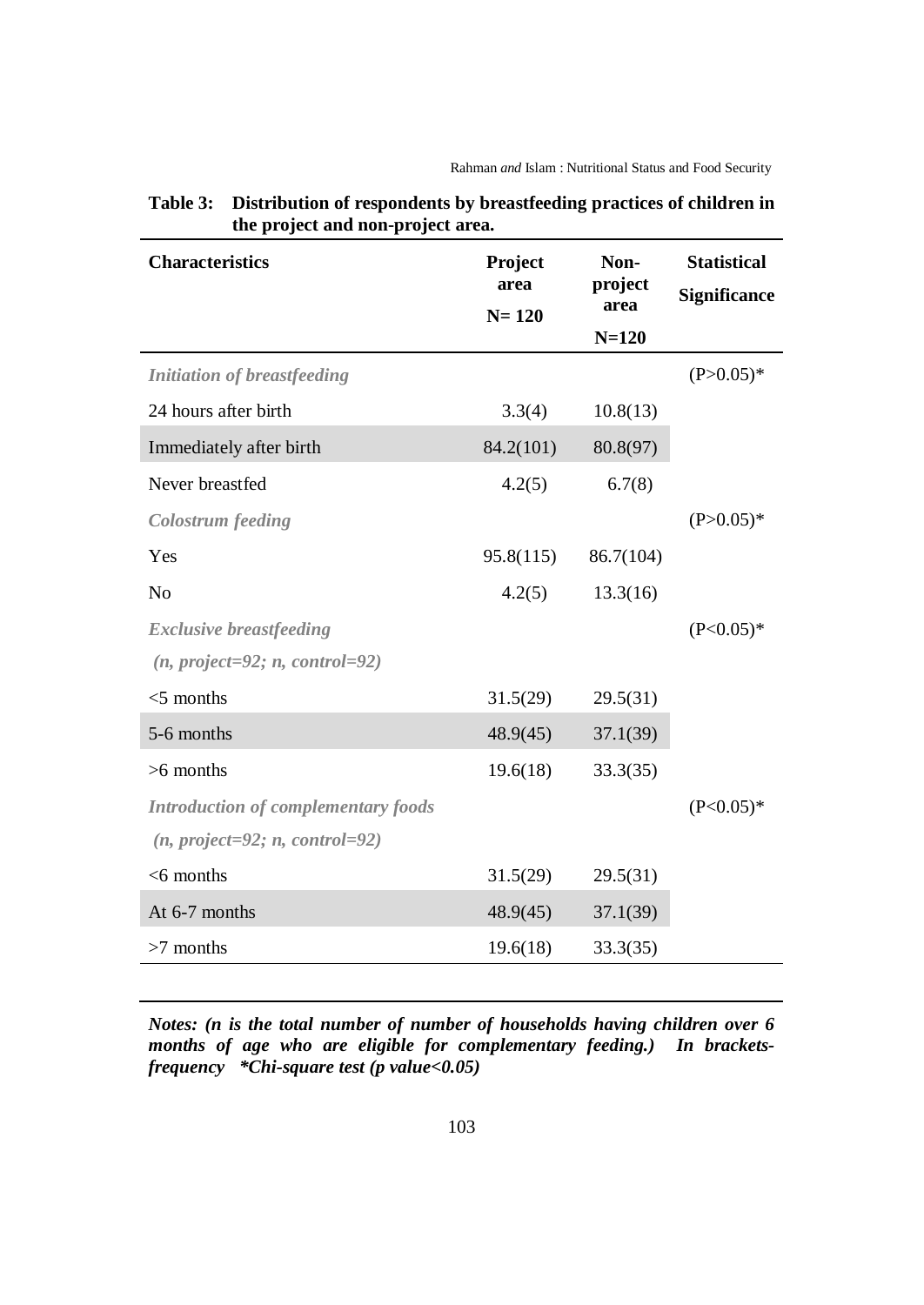| <b>Characteristics</b>                     | Project<br>area | Non-project<br>area | <b>Statistical</b><br><b>Significance</b> |  |
|--------------------------------------------|-----------------|---------------------|-------------------------------------------|--|
|                                            | $N = 120$       | $N = 120$           |                                           |  |
| <b>Colostrum</b> feeding                   |                 |                     | $(P>0.05)^*$                              |  |
| Yes                                        | 97.5(117)       | 94.2 (113)          |                                           |  |
| N <sub>o</sub>                             | 0.8(1)          | 2.5(3)              |                                           |  |
| Don't know                                 | 1.7(2)          | 3.3(4)              |                                           |  |
| <b>Exclusive breastfeeding</b>             |                 |                     | $(P<0.01)*$                               |  |
| $<$ 5 months                               | 3.3(4)          | 6.7(8)              |                                           |  |
| 5-6 months                                 | 81.7 (98)       | 63.3 (76)           |                                           |  |
| $>6$ months                                | 7.5(9)          | 17.5(21)            |                                           |  |
| Don't know                                 | 7.5(9)          | 12.5(15)            |                                           |  |
| <b>Sustained breastfeeding</b>             |                 |                     | $(P<0.01)*$                               |  |
| $<$ 2 years                                | 1.7(2)          | 5.0(6)              |                                           |  |
| Upto 2 years                               | 65.8 (79)       | 37.5(45)            |                                           |  |
| $>2$ years                                 | 30.0(36)        | 57.5 (69)           |                                           |  |
| Don't know                                 | 2.5(3)          | $\overline{0}$      |                                           |  |
| <b>Introduction of complementary foods</b> |                 |                     | $(P<0.01)*$                               |  |
| $<$ 6 months                               | 3.3(4)          | 5.0(6)              |                                           |  |
| At 6-7 months                              | 74.2 (89)       | 58.3 (70)           |                                           |  |
| $>7$ months                                | 15.0(18)        | 14.2(17)            |                                           |  |
| At insufficient breast milk                | 1.7(2)          | 10.8(13)            |                                           |  |
| Don't know                                 | 5.8(7)          | 11.7(14)            |                                           |  |

| Table 4: Distribution of respondents by knowledge regarding breastfeeding of |
|------------------------------------------------------------------------------|
| children in the project and non-project area.                                |

*Notes: In brackets- frequency \*Chi-square test p value<0.05*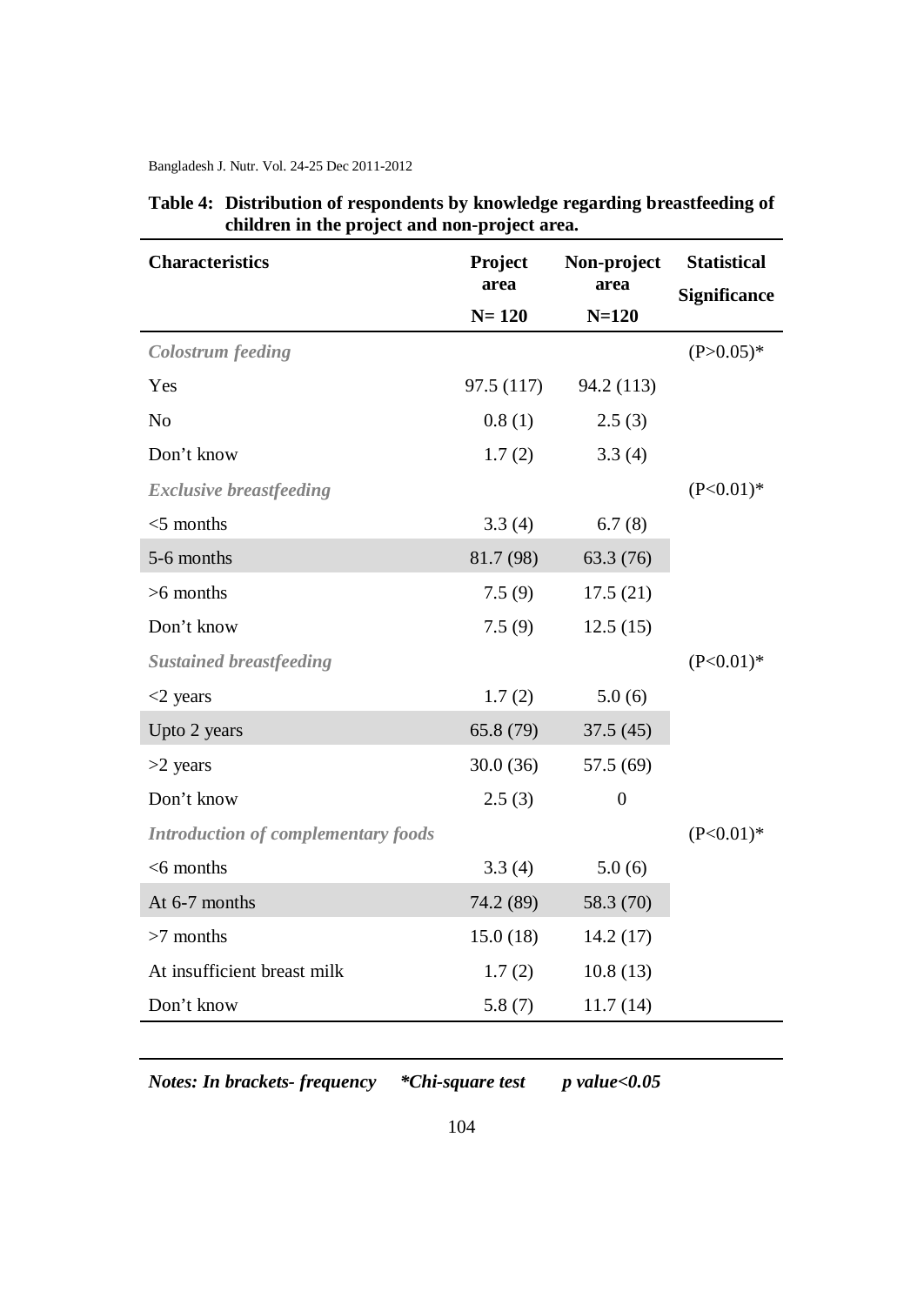| <b>Characteristics</b>       | Project area<br>$N^1 = 92$ | Non-project<br>area<br>$N^1 = 105$ | <b>Statistical</b><br><b>Significance</b> |
|------------------------------|----------------------------|------------------------------------|-------------------------------------------|
| <b>Food Groups</b>           |                            |                                    | $(P>0.05)*$                               |
| Grains, roots/tubers         | 76.7 (92)                  | 87.5 (105)                         |                                           |
| Vitamin A rich plant foods   | 28.3 (34)                  | 7.5(9)                             |                                           |
| Other fruits or vegetables   | 22.5(27)                   | 20.0(24)                           |                                           |
| Meat, poultry, fish          | 22.5(27)                   | 17.5(21)                           |                                           |
| Eggs                         | 47.5 (57)                  | 12.5(15)                           |                                           |
| Pules/legumes/nuts           | 38.3 (46)                  | 40.0(48)                           |                                           |
| Milk and milk products       | 35.8(43)                   | 60.0(72)                           |                                           |
| Foods cooked in oils or fats | 46.7(56)                   | 32.3(34)                           |                                           |

## **Table 5: Distribution of households by reporting the consumption of foods of their children from specific food groups in the project and nonproject area.**

Notes: (Figures in parentheses are frequency)  $(N^1)$  is the total number of **number of households having children over 6 months of age who are eligible for complementary feeding.)** *\*Chi-square test (p value<0.05).*

## **References:**

- 1. Ahmed T, Ali M, Ullah MM, Chowdhury IA, Haque ME, Salam MA et al. Mortality in severely malnourished children with diarrhea and use of a standardized management protocol. Lancet 1999; 353:1919-22.
- 2. Murray CJ, Lopez AD. Global mortality, disability, and the contribution of risk factors: Global Burden of Disease Study. Lancet 1997; 349:1439-42.
- 3. United Nations Children's Fund. State of the world's children. New York, NY: United Nations Children's Fund, 2002. 103 p.
- 4. United Nations Children's Fund. State of the world's children. New York, NY: United Nations Children's Fund, 1998. 114 p.
- 5. Helen Keller International. Child and Maternal Nutrition Survey, 2005. p 62.